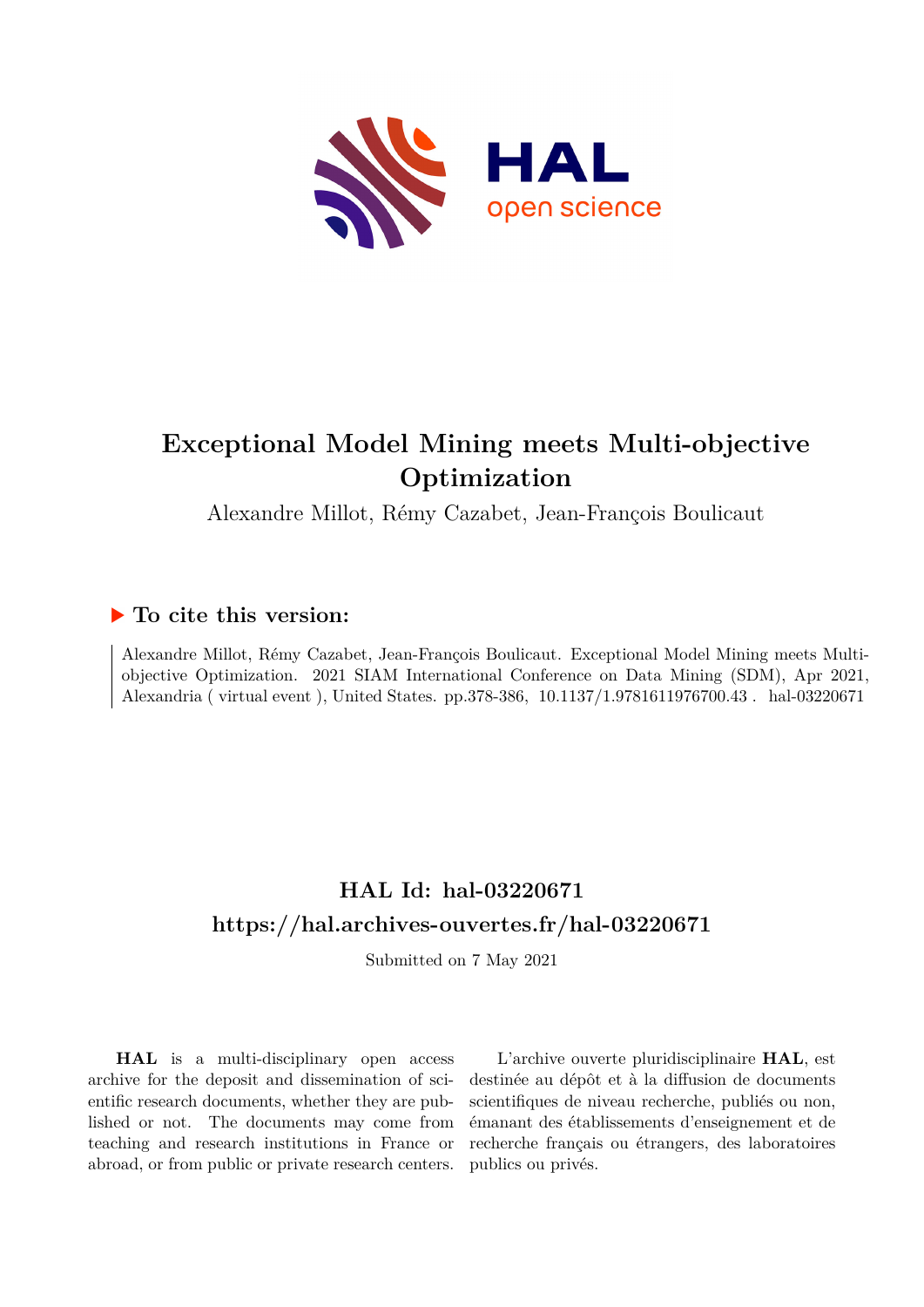### Exceptional Model Mining meets Multi-objective Optimization

Alexandre Millot <sup>\*</sup> Rémy Cazabet <sup>†</sup> Jean-François Boulicaut<sup>\*</sup>

#### Abstract

Exceptional Model Mining (EMM) is a local pattern mining framework that generalizes subgroup discovery. In EMM, we look for subsets of objects - subgroups - whose model deviates significantly from the same model fitted on the overall dataset. Multi-objective Optimization (MOO) is an area of Multiple Criteria Decision Making where two or more functions need to be optimized at the same time and the goal is to find the best compromise between the concurrent objectives. We introduce a new model class for EMM in a MOO setting called Exceptional Pareto Front Mining. We design fitting quality measures that take into account both the distance between models and the relevance of the subgroups. We propose a beam search for top-K EMM whose added-value is studied on both synthetic and real life datasets. Among others, we discuss a use case on hyperparameter optimization in machine learning for both regression and multi-label classification.

#### 1 Introduction

Exceptional Model Mining (EMM) has been recently proposed [7]. It is a generalization of subgroup discovery [12, 13]. Given labeled data, subgroup discovery aims at discovering subsets of objects - subgroups - described by interesting descriptions or patterns according to a quality measure computed for the target variable. The measure has to capture deviations between the target variable distribution on the selected subset of objects and the distribution on the overall dataset. In EMM, we look for subgroups whose model deviates significantly from the same model fitted on the entire dataset. Where subgroup discovery is inherently limited to a unique target concept, EMM is able to handle data where two or more targets exist. It supports the discovery of more complex interactions between variables. An example of complex interactions between variables can be found in multi-objective optimization (MOO) [4]. It is part of the Multiple Criteria Decision Making area where two or more functions need to be optimized simultaneously.

If an order of importance can be defined between the objectives, the problem can be investigated as uniobjective either by giving weights to each objective and then summing the weighted objective values or by optimizing the objectives one by one following a predefined order. However, when no order can be defined a priori, the use of a method based on Pareto optimization has to be investigated [5, 24]. It is based on the dominance between solutions of the objective space. A solution is said to be non-dominated - or Pareto optimal - if it is impossible to improve an objective without degrading another. The set of Pareto optimal solutions is known as the Pareto front. The result of a MOO algorithm then involves not one but a set of equal solutions - the Pareto front.

We introduce a new model class for EMM based on the discovery of exceptional Pareto fronts. We look for deviations in the shape of the Pareto front left by the absence of a subgroup of objects compared to the Pareto front computed on the overall dataset. We have to design new quality measures that take into account both the distance between Pareto fronts and the subgroup relevancy. We propose a beam search strategy to mine high quality exceptional Pareto fronts in an efficient way. We show the relevance of our approach on both synthetic and real life data. Among others, we discuss an application to hyperparameter optimization in machine learning.

This paper is organized as follows. Section 2 formalizes our mining task. In Section 3, we discuss related work. We detail our contribution in Section 4 before introducing our experimental results in Section 5. Finally, Section 6 concludes.

#### 2 Preliminaries

2.1 Exceptional Model Mining. EMM is a generalization of subgroup discovery that can handle more than one target attribute by using model classes. In EMM, a dataset  $(G, M, T)$  is a set of objects G, a set of attributes  $M$  and a set of targets  $T$ . In a given dataset, the set of attributes M contains real and categorical attributes while the set of targets mainly depends on the model class at hand. For us, the domain of any target  $t \in T$  is a finite set: when considering numerical values, only occurring values are part of the domain.

<sup>∗</sup>Univ de Lyon, CNRS, INSA Lyon, LIRIS, UMR5205, F-69621 Villeurbanne, France. Email: firstname.lastname@insa-lyon.fr

<sup>&</sup>lt;sup>†</sup>Univ de Lyon, CNRS, Université Lyon 1, LIRIS, UMR5205, F-69622 Villeurbanne, France. Email: firstname.lastname@univlyon1.fr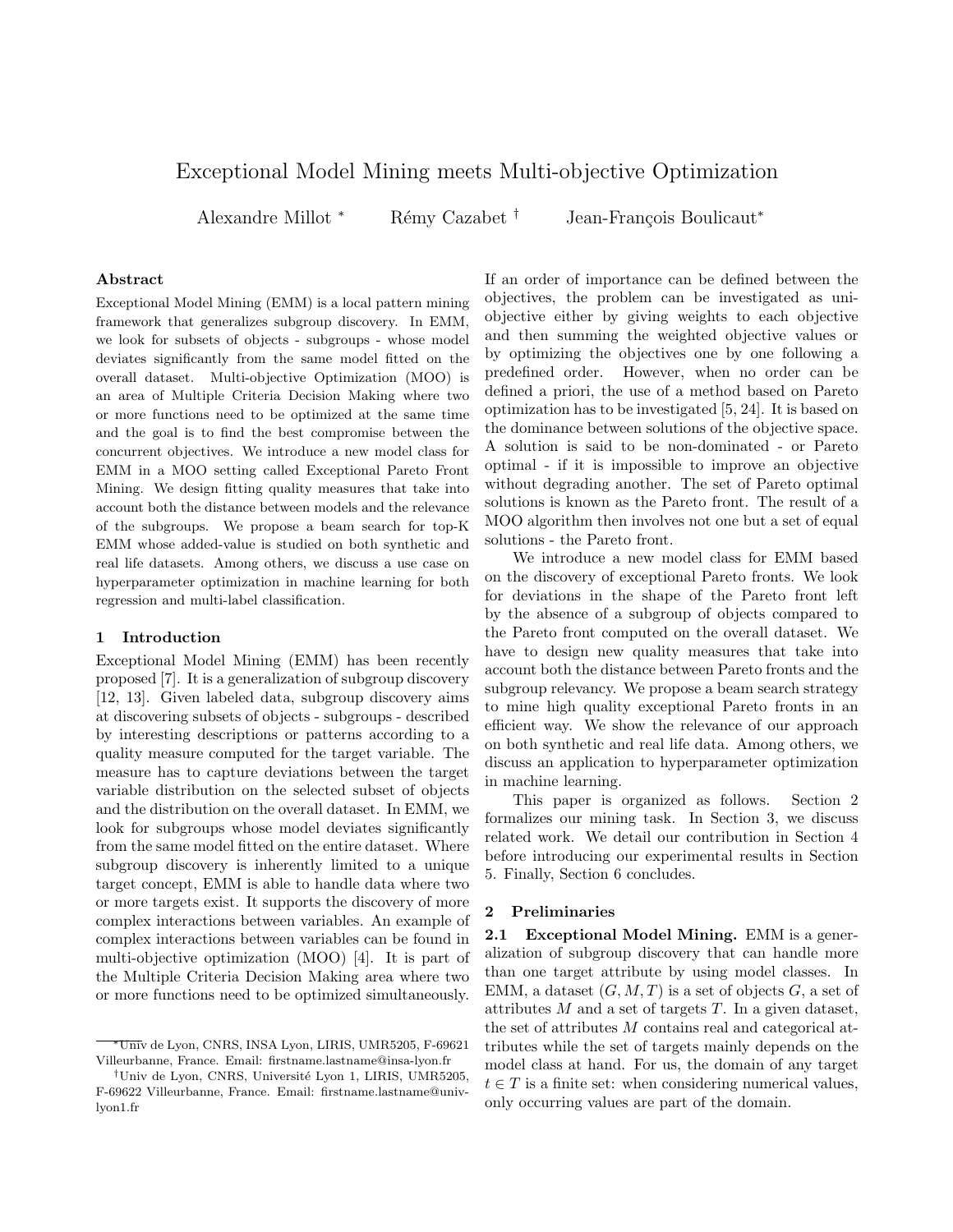DEFINITION 2.1. A subgroup p can be described either by its intent - the description of the subgroup in terms of attribute values - or by its extent - the coverage of the subgroup in the dataset. The intent of a subgroup p is given by  $p_d = \langle \varphi_1, ..., \varphi_{|M|} \rangle$  where each  $\varphi_i$  is a restriction on the domain value of  $m_i \in M$ . The intent  $p_d$  of subgroup p covers the set of objects denoted  $ext(p_d) \subseteq G$ .

For example, given attributes  $m_1$  (resp.  $m_2$ ) with domain values  $\{a, b, c\}$  (resp.  $\{1, 2.7, 6.2\}$ ), we could find a subgroup whose intent is  $\langle m_1 = a, m_2 = 2.7 \rangle$ .

In subgroup discovery, we have only one target. The quality of a subgroup is usually defined as the discrepancy between the distribution of the target variable in the subgroup and its distribution over the entire dataset. Since important discrepancies can easily be achieved with small subsets of objects, a factor taking into account the size of the subgroup can be used as well (see, e.g., the popular Weighted Relative Accuracy measure). Exceptional Model Mining enables for two or more target variables depending on the chosen model class. In our current setting, given a dataset  $(G, M, T)$ , the interestingness of a subgroup  $p$  is measured by a numerical value that quantifies the deviation between the model fitted on the subgroup and the same model fitted on the overall dataset. In most common EMM algorithms, the search space of subgroups is traversed in a general to specific way. At each stage, a specialization operator is applied to create more complex subgroups by addition of a restriction on an attribute.

2.2 Multi-objective Optimization. Many real world optimization problems are intrinsically multiobjectives.

DEFINITION 2.2. A multi-objective optimization problem can be defined as follows:

Minimize 
$$
F(x) = (f_1(x), ..., f_n(x))^T, x \in M
$$

where  $M$  is the attribute space and  $x$  is an attribute vector.  $F(x)$  consists of n objective functions  $f_i : M \to$  $\mathbb{R}, i \in \{1, ..., n\}$ , where  $\mathbb{R}^n$  is the objective space.

However, the objectives usually conflict with each other and the improvement of an objective might lead to a degradation for others. For this reason, we lack a single solution that enables the optimization of all objectives at the same time. When no order or relevance can be defined a priori on the different objectives, a Pareto optimization method is required. It is based on the dominance between solutions of the objective space.

DEFINITION 2.3. A vector  $a = (a_1, ..., a_n)^T$  is said to dominate a vector  $b = (b_1, ..., b_n)^T$ , denoted  $a \prec b$  if and only if  $\forall i \in \{1, ..., n\}, u_i \leq v_i$  and  $u \neq v$ .

A non-dominated solution is called Pareto optimal.

DEFINITION 2.4. A solution  $x$  is called Pareto optimal if and only if  $\exists y \in M$  such that  $F(y) \prec F(x)$ . The set of all Pareto optimal solutions is called the Pareto Front  $PF = \{F(x)|x \in M | \nexists y \in M, F(y) \prec F(x)\}.$ 

#### 3 Related Work

Although we are not aware of previous proposals connecting EMM to multi-objective optimization, related topics have been seriously investigated. Subgroup discovery has been mainly concerned with problems involving a unique target concept. When it comes to subgroup discovery and the optimization of a numerical target, few works exist. Among them, we find SD-Map\* [1] and OSMIND [18] that both find optimal subgroups according to a quality measure calculated on a numerical target. In [18], it is shown that subgroup discovery can be used to mine high quality subgroups that optimize a numerical variable. However, such subgroup discovery algorithms are unable to deal with multiple numerical targets and can not be used in a multi-objective optimization setting. EMM generalizes subgroup discovery for multiple targets [7]. Several algorithms have been developed to build upon classical beam search approaches. To this end, heuristic [14], exhaustive [16] and samplingbased [19] methods were introduced to produce better patterns or to compute them faster. The type of model mined in EMM is crucial. Since any type of model can technically be used, many approaches involving different models have been proposed. In [8], the authors mine exceptional regression models, but one finds also the search for exceptional Bayesian networks [9] or exceptional correlations [6]. Regarding the association of subgroup discovery and multi-objective optimization, a few approaches have been proposed [3, 15, 22, 23]. [3] proposes an evolutionary algorithm to mine subgroups offering the best trade-offs between multiple quality measures (e.g., support, confidence, unusualness). The notion of skyline patterns is exploited in [23] to mine high quality patterns according to multiple measures at the same time: the user only needs to input the measures he is interested in and the algorithm returns the best patterns by exploiting the concept of dominance. However, these approaches work on defining the dominance between subgroups, while we are interested in the dominance between observations.

We have to design resilient quality measures to compare Pareto fronts. In the multi-objective optimization literature (see, e.g., [17]), numerous quality measures have been introduced to evaluate the distance between the true Pareto front and the Pareto fronts resulting from the optimization algorithms. Among others, an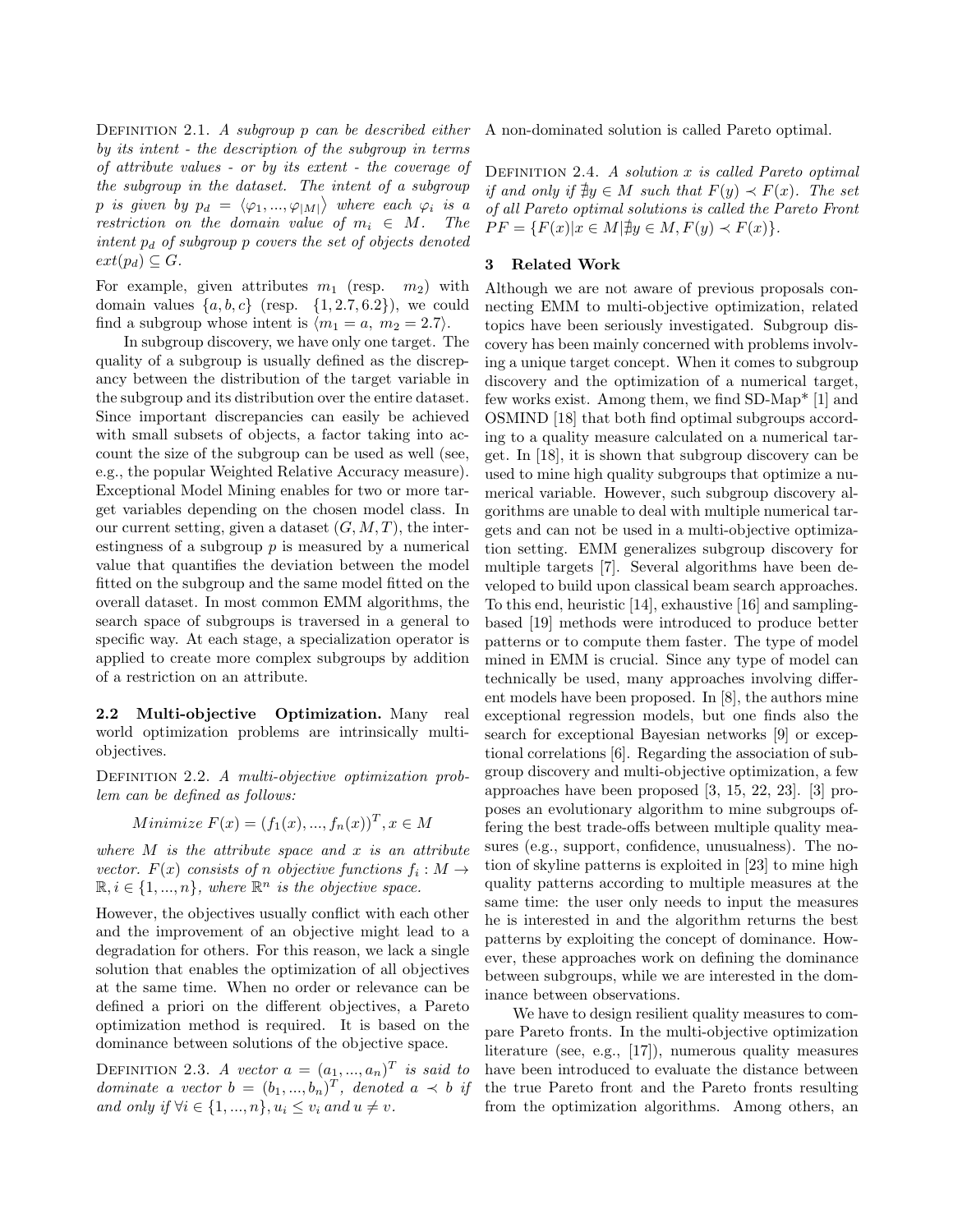averaged version of the Hausdorff distance was shown to give promising results [20]. [11] investigates the selection of a subset or a unique solution from the Pareto front when it is needed.

#### 4 Contributions

4.1 Approach. We want to build a model class for EMM in a MOO setting: we propose to look for Exceptional Pareto Front Models (EPFM). In a given dataset, we define the true Pareto front - denoted  $PF^{true}$  - as the set of all non-dominated objects over the whole dataset. In typical EMM approaches, an exceptional model is computed directly on the objects of the subgroup. Then a quality measure is used to measure the deviation between the model built on the subgroup and the same model built on the whole dataset.

Our goal hereafter is to capture subgroups representing local phenomena with the highest influence on the shape of  $PF^{true}$ , meaning that we need to measure the effects on  $PF^{true}$  of removing these objects from the data. Therefore, when a subgroup is generated, we remove all its objects from the dataset. Then, we compute the new Pareto front  $PF$  on the remaining data. Finally, we can compute the deviation between  $PF^{true}$ - i.e., the Pareto front for the dataset - and  $PF$ .

Let us first define which objects of each Pareto front are taken into account when computing distances between Pareto fronts.

DEFINITION 4.1. Given Pareto fronts  $PF_1$  and  $PF_2$ , the Partial Pareto Front  $PPF(PF_1, PF_2)$  is equal to:

$$
\{x \in PF_1 | \nexists y \in PF_2, x = y\}
$$

The PPF is defined as the subset of objects of a Pareto front that are not in the set of objects of the other Pareto front. A PPF can be computed either for  $PF^{true}$  by keeping its objects which are not in  $PF$  or for  $PF$  by keeping its objects which are not in  $PF^{true}$ . Figure 1 depicts the PPFs of  $PF$  (left) and  $PF^{true}$  (right). In Figure 1 (left), the PPF of the model - denoted by  $PPF_{\text{model}}$  - is the set of objects of  $PF$  (i.e., the Pareto front of the data that is left once the subgroup has been removed) which do not belong to the Pareto front of the dataset - denoted by  $PF\_true$ .

Conversely, in Figure 1 (right), the PPF of the dataset - denoted by  $PPF\_true$  - is the set of objects of  $PF\_true$  which do not belong to the Pareto front of the model - denoted by  $PF$ <sub>-model</sub>.

In our figures, NDP or ND stand for normal data point, SG denotes a subgroup, PF<sub>-true</sub> represents the best known Pareto front and PF model represents the Pareto front of a subgroup.

#### 4.2 Designing quality measures

4.2.1 Measuring distances between Pareto fronts. Multi-objective optimization needs for algorithms that approximate as well as possible the true Pareto front for any given problem. Many quality measures have been introduced to estimate the quality of the computed Pareto front compared to the true Pareto front or to an ideal point [17]. Thanks to some of these measures, the distance between two Pareto fronts can be computed. In traditional multi-objective optimization measures, only the distance between either the true Pareto front and the approximate Pareto front or the approximate Pareto front and the true Pareto front is computed. However, [20] shows that taking into account both distances provides measures that are more resilient to outliers and uncommonly shaped Pareto fronts. Therefore, we compute both the Euclidean distance between the partial Pareto front of the subgroup  $PPF$  and the Pareto front of the overall dataset  $PF^{true}$ , and the Euclidean distance between the partial Pareto front of the overall dataset  $PPF^{true}$  and the Pareto front of the subgroup  $PF$ . Then, the largest one is kept as the true distance. Furthermore, it is important to normalize each of the objectives such that they contribute equally to the measure. We normalize each of them to get a value between 0 and 1 using the standard scaling  $x_j^{\gamma} = (x_j - min_j)/(max_j - min_j)$ , where  $min_j$ and  $max_i$  are respectively the minimum and maximum of Objective  $j$ . In our figures, we use non-normalized ranges for a better understanding.



Figure 1: Partial Pareto fronts of  $PF$  (left) and  $PF^{true}$ (right).



Figure 2: Low entropy (left) and large (right) subgroups.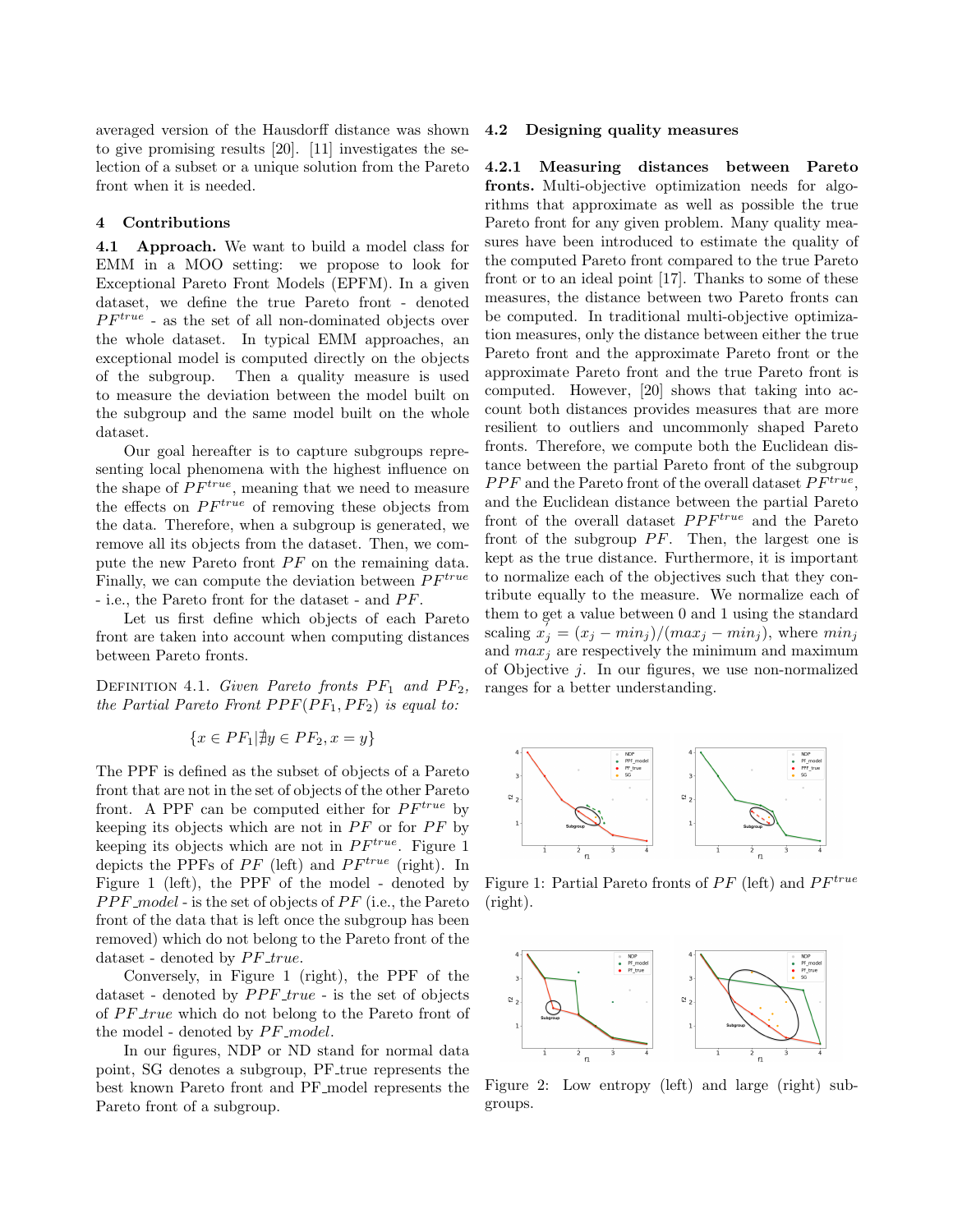Our measure is based on the popular Hausdorff Distance that estimates how far two subsets of a metric space are from each other: informally, it is defined as the largest of all the distances from a point in one subset to its closest point in the other subset.

DEFINITION 4.2. The Hausdorff Distance between PF and  $PF^{true}$  is defined as:

$$
HD(PF, PF^{true}) = max(\nmax(mind(PPF, PF^{true})),\nmax(mind(PPF^{true}, PF)))
$$

The Median Hausdorff Distance between PF and  $PF^{true}$  is defined as:

$$
MHD(PF, PF^{true}) = max(\n\nmed(mind(PPF, PF^{true})),\n\nmed(mind(PPF^{true}, PF)))
$$

mind computes the minimal Euclidean distance from each point of the partial Pareto front to the other Pareto front, max returns the largest value in a set of distances and med returns the median value in a set of distances.

Let us now consider a modified version of the Averaged Hausdorff Distance (AHD) introduced in [20].

Definition 4.3. The Averaged Hausdorff Distance  $AHD(PF, PF^{true})$  between  $PF$  and  $PF^{true}$  is:

$$
max(\frac{1}{N}\sum_{i=1}^{N}(mind(PPF_i, PF^{true})),
$$
  

$$
\frac{1}{M}\sum_{i=1}^{M}(mind(PPF_i^{true}, PF)))
$$

 $N$  is the number of objects of  $PPF$  and  $M$  is the number of objects of  $PPF^{true}$ . mind computes the minimal Euclidean distance from object i of the partial Pareto front to the other Pareto front. The average of all minimal distances is then computed. Finally, max takes the largest distance of the two.

4.2.2 A generic quality measure for EPFM. Unfortunately, knowing the distance between Pareto fronts may not be enough to mine interesting subgroups. Indeed, an issue can arise when either outliers are apart of the true Pareto front or when the density of objects is very low close to some part of the Pareto front. Indeed, in such cases, the removal of subgroups with very few objects on the true Pareto front can create unwanted large deviations in the Pareto front of the model leading to overfitting and trivial subgroups. Figure 2 (left) depicts an example of this phenomenon. Furthermore, since our method relies on evaluating the effect on the true Pareto front of removing subgroups from the dataset, subgroups with a large coverage can create large deviations or even completely change the Pareto front of the dataset. Despite of their high quality, such subgroups are not interesting. Figure 2 (right) depicts an example of this phenomenon. To summarize, given the previously defined distance measures, we can get either very large or very small subgroups.

To deal with the first issue, we propose to use the entropy of the split between the objects of the Pareto front which are not part of the subgroup, and those who are.

DEFINITION 4.4. The entropy of a subgroup  $p$  is  $ent(p) = -\frac{n}{N} \lg \left(\frac{n}{N}\right) - \frac{N-n}{N} \lg \left(\frac{N-n}{N}\right)$  where  $\lg$  denotes the binary logarithm,  $N$  is the total number of objects on the true Pareto front and n is the number of objects of p that belong to the true Pareto front.

The entropy favors balanced splits over unbalanced ones. It returns 0 when the subgroup has no point on the true Pareto front or the subgroup covers the whole true Pareto front. It returns 1 when a perfect 50/50 split is achieved. This way, our quality measure is driven toward finding more relevant subgroups with enough objects on the true Pareto front. It is worth noting that this introduces a bias against subgroups which cover most of the true Pareto front (or the whole Pareto front) although these subgroups might be interesting.

To deal with the second issue (i.e., unwanted large subgroups), let us introduce a locality factor.

DEFINITION 4.5. The locality factor of a subgroup  $p$  is  $loc(p) = 1 - (\frac{n}{N})$  where N is the total number of objects of the dataset and n is the number of objects of p.

This locality factor favors smaller subgroups over larger ones. It is especially useful for cases where objects can be removed from a subgroup without modifying the Pareto fronts. We can now define our aggregated measure to take into account both the distance between Pareto fronts and the relevance of the subgroups.

DEFINITION 4.6. Our aggregated quality measure  $q_{disrel}$ for a subgroup p is defined as:

$$
q_{disrel}(p) = dist(p) \times ent(p) \times loc(p)
$$

 $dist(p)$  can be any measure of distance between the Pareto fronts. ent(p) is the entropy of the subgroup p and  $loc(p)$  denotes its locality.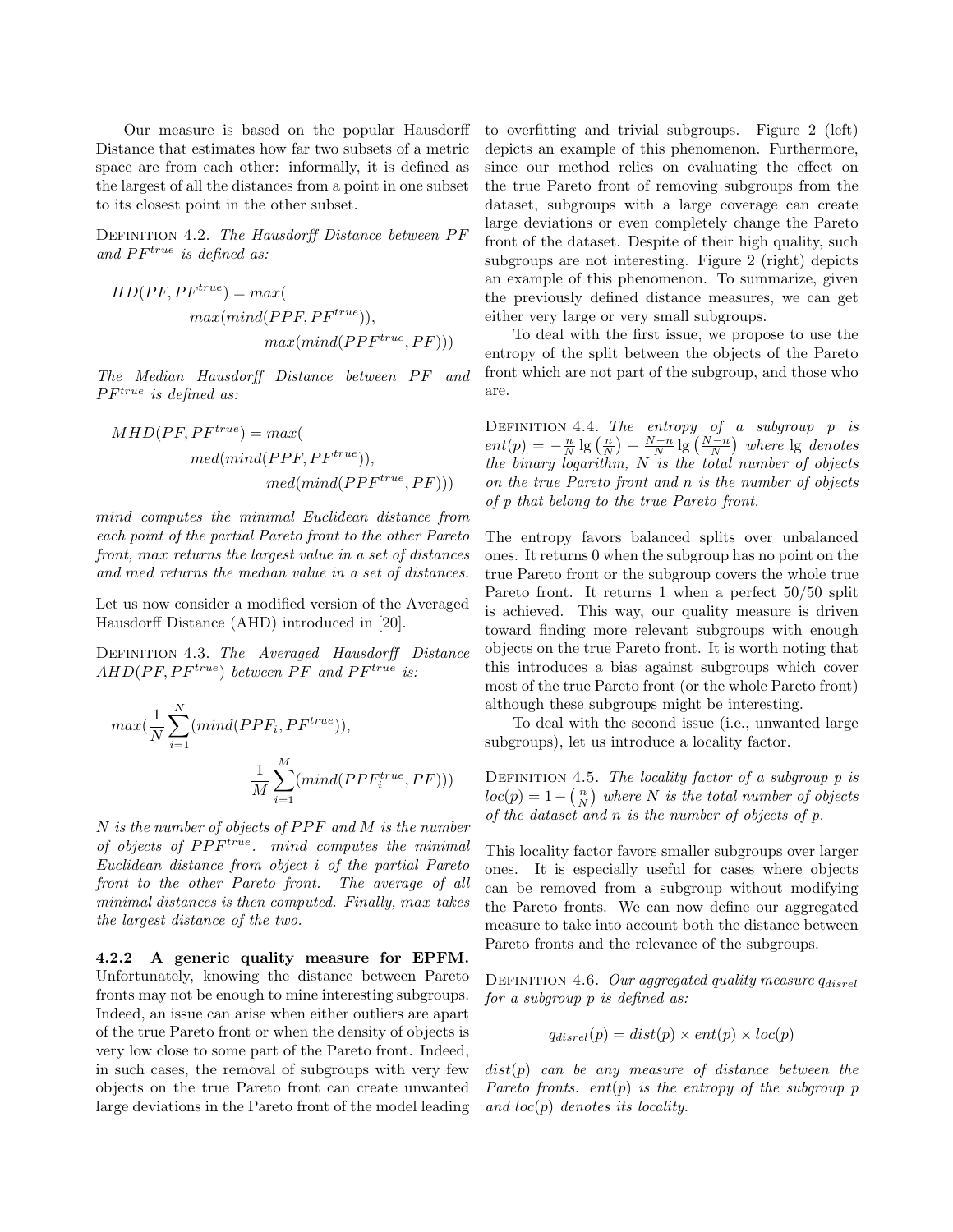4.3 Algorithm. Our search space exploration method is based on a top-K beam search [7]. The evaluation part of the process is by far the most costly here. To compute the Pareto front of a subgroup, we employ a greedy approach where each object not in the subgroup is compared to all the objects not in the subgroup to check whether it is dominated by at least one other object. If it is not dominated by any other object, we add it to the Pareto front. Finally, we implemented a simple pruning technique that leads to a large reduction in the number of subgroups that need to be evaluated. Indeed, for a subgroup to be interesting, its removal has to create a deviation in the shape of the Pareto front. Due to the nature of the dominance relation, the removal of any object not on the Pareto front cannot lead to a change in the Pareto front. It means that only subgroups that contain at least one object that belong to the dataset Pareto front are of interest. As a result, during our search, we ignore any subgroup and their specializations if it does not contain an object that belongs to the dataset Pareto front.

#### 5 Experiments

Let us now consider experiments on both synthetic and real life datasets. The source code and datasets used in our experiments are available at [https://bit.](https://bit.ly/3oXcSqO) [ly/3oXcSqO](https://bit.ly/3oXcSqO). In the following experiments, the beam width was set to 10 and the search depth to 5. These parameters were chosen to explore the search space as much as possible while keeping the running times in an acceptable range. When not specified, the quality measure is  $q_{disrel}$  with  $HD$ . In the figures, both red and orange objects belong to the best subgroup.

#### 5.1 Synthetic data

5.1.1 Fonseca-Fleming. Numerous test functions for multi-objective algorithms have been proposed in the literature. The true Pareto front of these functions is usually known and they are designed such that Pareto front approximation by algorithms is difficult. We consider here the Fonseca-Fleming function [10] that implies 3 descriptive variables from  $\{x_1, x_2, x_3\}$  and 2 objectives. It is described by functions  $f_1$  and  $f_2$  that both need to be minimized:

$$
f_1(p) = 1 - exp\left(-\sum_{i=1}^3 \left(x_i - \frac{1}{\sqrt{3}}\right)\right), x_i \in [-4, 4]
$$

$$
f_2(p) = 1 - exp\left(-\sum_{i=1}^3 \left(x_i + \frac{1}{\sqrt{3}}\right)\right), x_i \in [-4, 4]
$$



Figure 3: Best computed model on the Fonseca dataset (PF model) compared to the known true Pareto front of the Fonseca-Fleming function (PF true). PF dataset represents the Pareto front of the overall dataset.

The goal of this experiment is to show how our algorithm is able to discover exceptional models leading to better results. Here, it means finding a subgroup with a description in the attribute space that leads to a better approximation of the true Pareto front. To do this, we generated a dataset made of 5000 random data points and ran our method.

As can be seen in Figure 3, our algorithm is able to discover an exceptional model that provides actionable information on how to better approximate the true Pareto front of the Fonseca-Fleming function. Indeed, removing this subgroup from the dataset (i.e., removing the red and orange objects) leads to a way worse approximation of the true Pareto front. Moreover, this exceptional model can be described in terms of descriptive attributes. Here, the description of the subgroup is  $x_1 \in [-0.798, 0.801]$  and  $x_2 \in [-0.8, 0.8]$  and  $x_3 \in$ [−0.8, 0.799]. It supports its interpretation and gives explicit indications on which values for which variables lead to better points to improve the true Pareto front approximation. What is interesting here is that these interpretations can be extended to use cases where the true Pareto front is unknown. Indeed, our method is able to discover exceptional models that produce critical and useful information to further improve the optimization model, to explore yet unexploited zones of the objective space or to determine which solutions of the Pareto front are better than others.

5.1.2 Crop data. Let us now consider the impact of discretization on the quality of the discovered models.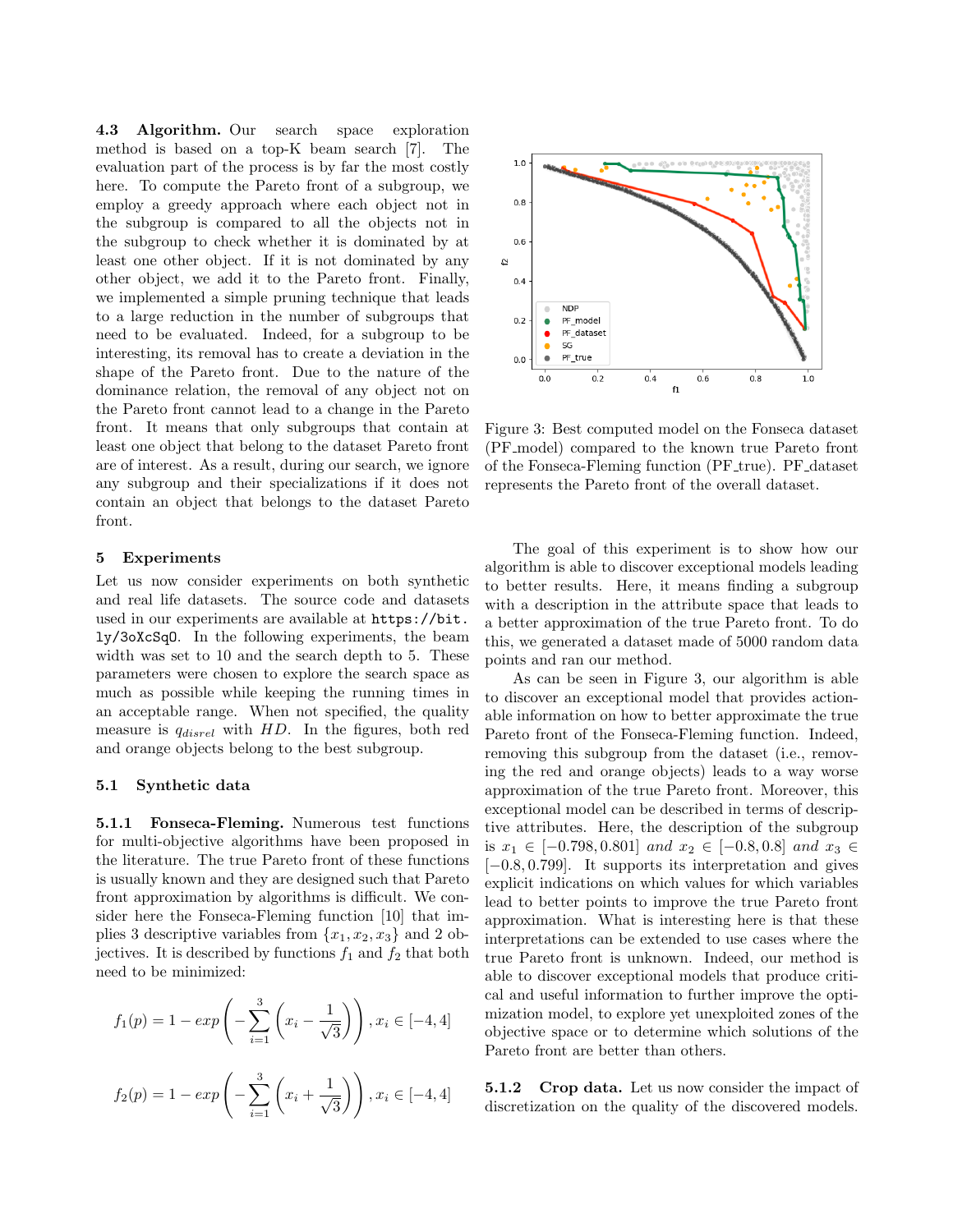We use here the Python Crop Simulation Environment  $PCSE<sup>1</sup>$  to generate a dataset of 300 plant growth recipes made of 9 numerical attributes and 2 numerical target labels which need to be optimized. We then generated several datasets by using discretization techniques on the main dataset. We used equal-width and equalfrequency, two of the most well-known discretization techniques and for each technique, we tried respectively 2, 3, 5, 10, 15 and 20 cut-points. It leaves us with 12 datasets on which we can experiment with our method to study the effect of discretization on the quality of the discovered models. We run our algorithm with the three described distance measures and only retained the best subgroup found for each run. The results can be found in Table 1. The overall best model found for each distance measure is highlighted in red. Although the discretization technique seems to have some impact on the quality of the best exceptional models (equalwidth best model for both  $HD$  and  $AHD$ , and equalfrequency best model for  $MHD$ , the main issue w.r.t. quality seems to be the number of cut-points. Indeed, in almost all cases, the quality of the best model decreases as the number of cut-points increases. Finding large enough subgroups to create significant deviations in the Pareto front indeed becomes harder as the number of values that can be taken by each attribute grows.

5.2 Real world data. Let us now consider use cases that are less common in the multi-objective optimization community. Here, the data is limited to the available one (i.e., it cannot be easily extended) and the underlying model is unknown, making it impossible to run something else than a Pareto front computation.

5.2.1 Real Estate. This first dataset has been extracted from the UCI repository<sup>2</sup>. It concerns over 400 sales of houses in Taiwan between 2012 and 2013. It is made of 4 descriptive variables (latitude, longitude, house age, and number of convenience stores in the living circle on foot) and 2 objective variables: the price of the house and the distance to the closest massive rapid transit station which both need to be minimized. We run our method and retain the Top 3 exceptional models. Figure 4 gives an illustration of the best computed model on the left and the description of the Top 3 models on the right. SG Desc provides a subgroup intent and Qual denotes its quality. Here, our method allows us to discover a more interesting part (i.e., a subset) of the Pareto front that possesses a description in the description space of the attributes. The objects of



Figure 4: Representation of the best computed model (left) and Top-3 subgroups (right) in Real Estate data.

 $PF\_true$  that belong to the subgroup can be seen as better solutions than the rest of  $PF\_true$  since their removal leads to a large deviation in the shape of the Pareto front (i.e.,  $PF$ <sub>-model</sub> in Figure 4). In other terms, it can be used to find houses (including their location and characteristics) that offer a more interesting trade-off between price and distance to the nearest transport station.

5.2.2 Plant defenses. Let us now consider the trade-off between physical and chemical defense in plant seeds. The dataset Plant, made of 163 observations, was extracted from the Datadryad website<sup>3</sup>. Each observation is described by the family and the mass of the plant seed. The objective variables are the fiber physical defense - and the tannin contents - chemical defense - that both need to be maximized. Again, we compute the Top 3 models. Their description is in Fig-



Figure 5: (left) Representation of the best computed model (right) Top-3 subgroups in Plant.

ure 5 (right) and an illustration of the best computed model is in Figure 5 (left). Once again, our method enables the discovery of more interesting parts of the Pareto front that possess descriptions in the attribute description space. The best subgroup is described by  $family =' Melastomataceae'.$  It means that removing plant seeds that belong to this family of plants leads to

 $\frac{1}{1}$ <https://pcse.readthedocs.io/en/stable/index.html>  $2$ <https://archive.ics.uci.edu/ml/datasets.php>

 $\frac{3}{3}$ <https://datadryad.org/stash>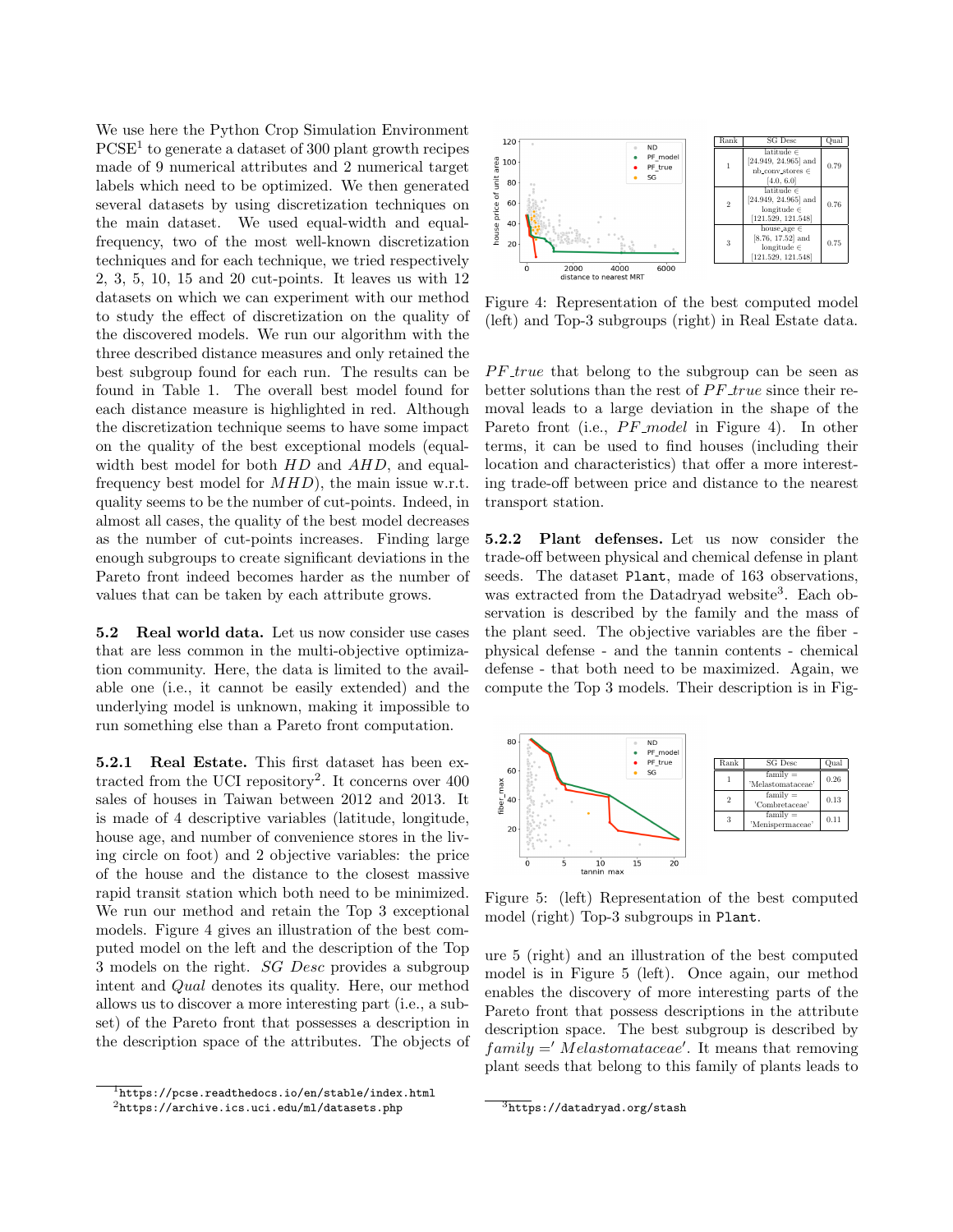| Disc. tech.                        | Equal-Width |          |      |          |      |      | Equal-Frequency |          |      |      |          |      |
|------------------------------------|-------------|----------|------|----------|------|------|-----------------|----------|------|------|----------|------|
| Measure                            |             |          |      | 10       | 15   | 20   |                 |          |      | 10   | 15       | 20   |
| $q_{disrel}$ with $AH\overline{D}$ | 0.033       | $0.02\,$ | 0.02 | $0.01\,$ | 0.01 | 0.01 | 0.02            | 0.03     | 0.02 | 0.01 | $0.01\,$ | 0.01 |
| $q_{disrel}$ with $H\overline{D}$  | 0.14        | $0.08\,$ | 0.05 | $0.03\,$ | 0.02 | 0.02 | 0.1             | $0.06\,$ | 0.05 | 0.03 | 0.02     | 0.02 |
| $q_{disrel}$ with $MH\overline{D}$ | $0.028\,$   | 0.02     | 0.02 | $0.01\,$ | 0.01 | 0.01 | 0.02            | 0.029    | 0.02 | 0.01 | $0.01\,$ | 0.01 |

Table 1: Impact of the discretization on the quality of the best model for our 3 distance measures.

a large deviation in the Pareto front. In other terms, we identified a family of plants with a more interesting trade-off between physical and chemical defenses than other families.

5.3 Hyperparameter optimization for Machine Learning. We propose to apply our algorithm when one needs to optimize multiple metrics at the same time (e.g., precision and recall, bias and variance, quality and runtime, accuracy and interpretability). A metric can be any measure that needs to be optimized (e.g., a quality measure or the complexity of a model). Since multiple metrics need to be optimized at the same time, a trade-off has to be found. It has already been shown in the literature that one metric can often not be enough to assess the quality of a model [2, 21]. We show how we can discover exceptional models that lead to better trade-offs and higher quality learning models.

5.3.1 Regression. Let us first consider the optimization of the hyperparameters of a neural network, and more precisely of a multi-layer perceptron regressor. We use the California Housing dataset from the scikitlearn library<sup>4</sup>. It is made of 20640 observations, 9 variables and the goal is to predict the sale price of each house. We retain 9 hyperparameters and discretize each of them into a list of values to sample from. For every run of the neural network, we sample random values from the list of each hyperparameter. To evaluate the quality of the neural network depending on the hyperparameter values, we run the model 200 times and, for each run, we compute the maximum residual error and the explained variance of the model. Finally, we build a dataset made of 200 observations with 9 descriptive variables - the hyperparameter values of each run - and 2 objective variables - the maximum residual error and the explained variance - which both need to be minimized. We then use our algorithm to discover exceptional models. The best computed model is in Figure 6. We have a subgroup that creates a large deviation in the Pareto front. Its description is  $learning_rate\_init = 0.01$  and it contains several objects of PF\_true that lead to better trade-offs between

Figure 6: Best model in California Housing.

explained variance and maximum residual error for the neural network (i.e., removing those objects leaves neural networks with poorer trade-offs). This is interesting: we now know that running our neural network with a learning rate of 0.01 will lead to higher quality models. It can also be used as a basis for further hyperparameter optimization.

5.3.2 Multi-label classification. We now consider the optimization of hyperparameters for a multi-label classification task using a random forest classifier. We use the popular yeast dataset from the OpenML<sup>5</sup> repository. It is made of 2416 observations, 103 descriptive variables, and 14 binary labels to classify. We use 5 hyperparameters that are discretized into a list of values to sample from. For each run of the classifier, we select random values from the list of each hyperparameter. We run the classifier 200 times with different sets of hyperparameter values for each run and we assess the quality of the model by computing the recall and the precision of each model. Indeed, it is known that both precision and recall are important in classification tasks and that a trade-off between the two measures has to be found. Indeed, to do this, the F1 measure has been proposed. However, simplifying the problem

 $1.0$  $0.9$ Residual Error  $0.8$ Maximum  $0.7$ **NDP**  $0.\overline{6}$  $\bullet$ PF\_model  $PF\_true$ ٠ SG  $0.0$  $0.1$ 0.2 0.3<br>Explained Variance  $0.4$  $0.5$ 

 $\frac{4}{1}$ <https://bit.ly/38UGJe9>

<sup>5</sup><https://www.openml.org/>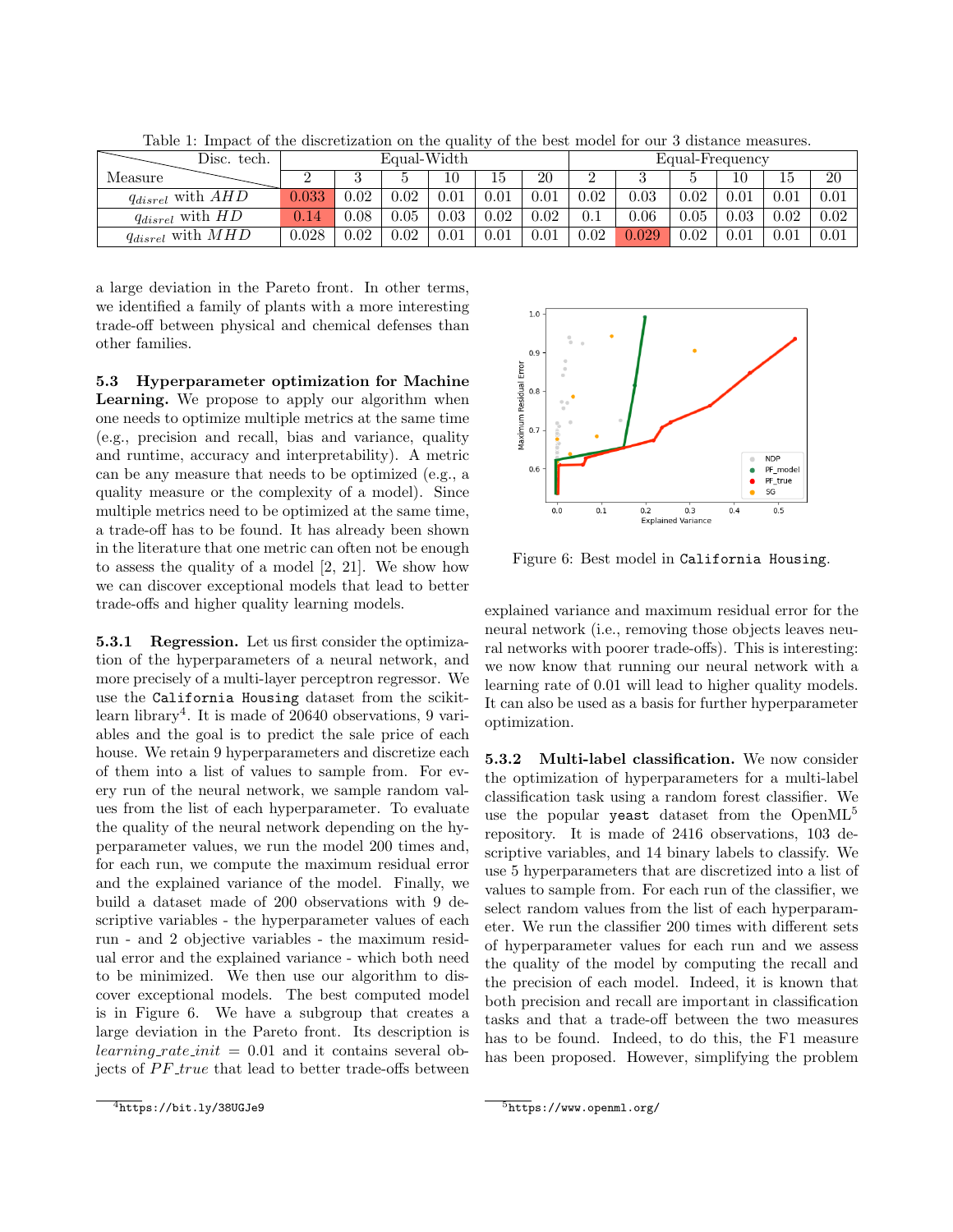

Figure 7: Best model in yeast.

of optimizing both measures into optimizing only one is a well-known trope in multi-objective optimization and it has been shown that it can lead to suboptimal results and loss of information. In other terms, we argue that optimizing both precision and recall at the same time is better than trying to optimize the F1 measure only. We finally build a dataset made of the 200 runs of the classifier with 5 descriptive variables - the hyperparameter values - and 2 objectives - the precision and recall - that need to be maximized. Using our algorithm to mine the best exceptional models in the data, we get the results in Figure 7. The best discovered subgroup, described by n\_estimators = 900 and min\_samples\_lea  $f = 0.01$ creates deviations in multiple spots of the Pareto front. The objects of the  $PF\_true$  that belong to the subgroup not only have a common description, but also offer a good trade-off between recall and precision. It can be used to prune the hyperparameter search space for further optimization of the classifiers, or be used to build high quality multi-label classifiers with an interesting trade-off between recall and precision.

So far, we have considered two objectives only. Our approach can however be generalized to more objectives. For instance, let us consider the same settings as with the previous example though adding the running time of each classifier as a third objective. Our goal is to look for models that maximize both the precision and recall and at the same time minimize the running time. Since we have now a larger objective space, we increase the number of multi-label classifier executions to 400 to make sure that the dataset provides a good enough cover of the objective space. After building our new dataset made of 400 observations, 5 descriptive variables and 3 objectives to be optimized, we run our algorithm to return the best computed model. When dealing with Pareto fronts which are more than two-dimensional, one

way to study their characteristics is to use scatter plots and visualize the pair-wise relationship of objectives (see Figure 8). As can be seen on each of the 3 scatter plots, the removal of the subgroup leads to a large deviation in all 3 pair-wise relationships that compose the overall Pareto front. The corresponding subgroup is described by  $min\_samples\_leaf = 0.01$  and  $min\_samples\_split =$ 0.02. From Figure 8, we can infer that the objects which compose the subgroup highly optimize the recall but show poorer results on execution time. This information as well as the subgroup description can be used to investigate the reasons why optimizing the recall leads to overall higher execution times, while the same relationship does not exist between precision and execution time. Next, if concessions can be made on the degree of optimization of the execution time (i.e., we still want solutions on the Pareto front but other objectives can be prioritized when a conflict occurs), the subgroup can be exploited to further optimize the classifiers by looking for solutions which both optimize the recall and precision while keeping the execution time as low as possible.

#### 6 Conclusion.

We propose a new model class for Exceptional Model Mining in a multi-objective optimization setting. We look for deviations in the shape of the Pareto front created by the absence of a subgroup of objects compared to the same Pareto front computed on the whole dataset. We designed a new generic quality measure that combines both the distance between Pareto fronts and the relevance of the subgroup in the data. We propose a beam search strategy for top-K EMM with an interesting though simple pruning strategy. Thanks to experiments on both synthetic and real life data, we show how our method can be used for multiple purposes. On typical multi-objective optimization scenarios, it can be used to identify key features in the description space leading to a better approximation of the true Pareto front. On less common scenarios with limited data and unknown underlying models, it can be used either to identify a subspace of the current Pareto front where data might be missing or to select a subset of more interesting solutions of the Pareto front with an explicit and concise description in the attribute description space. We also introduced a use case on hyperparameter optimization for machine learning. It would be interesting to improve the proposed quality measure and its theoretical basis as well as to investigate the use of skyline patterns to discover exceptional models with the best trade-offs between multiple constraints.

Acknowledgments. Our research is partially funded by the FUI programme (project DUF 4.0, 2018-2021).